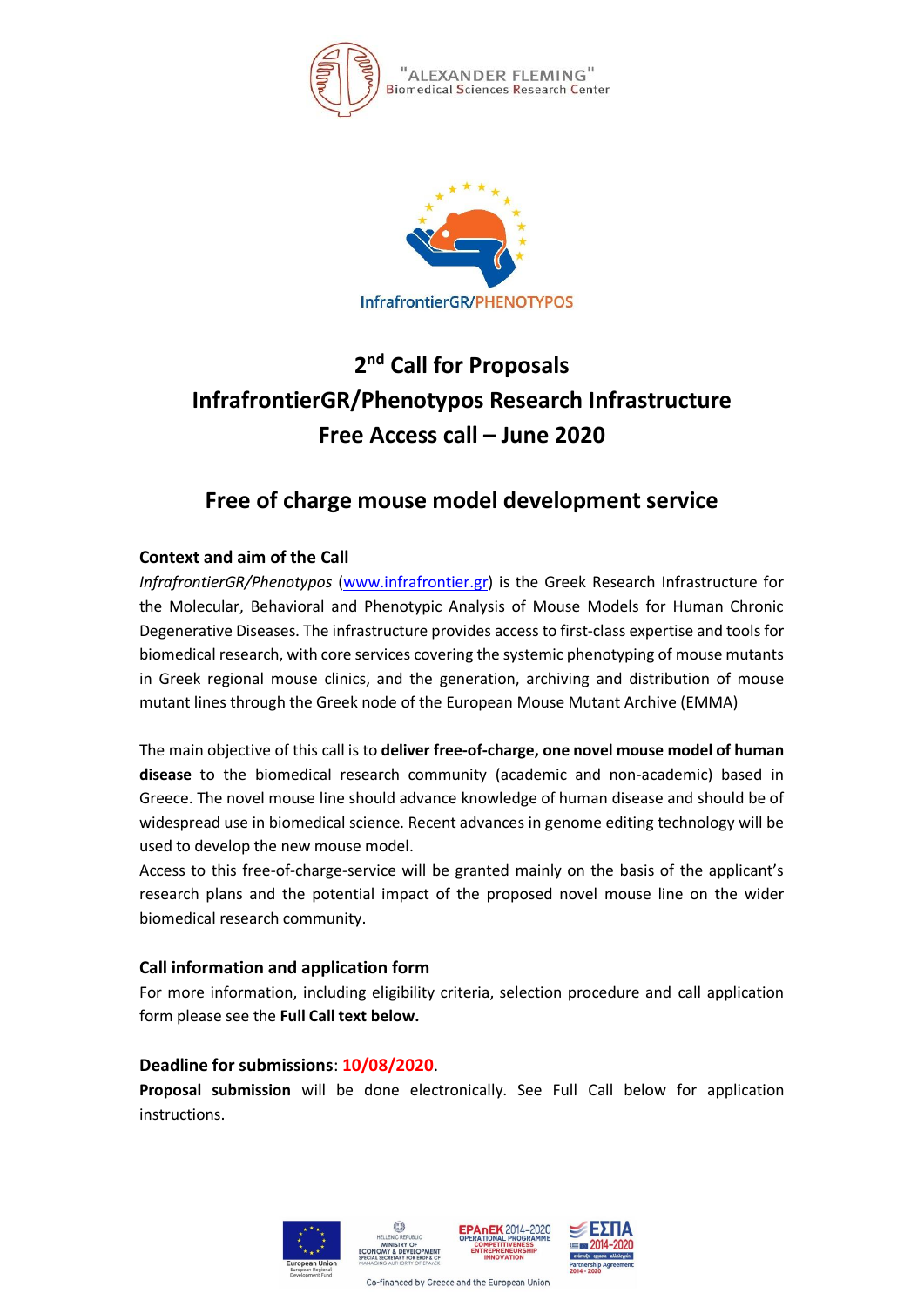



## **Full Call text**

### **Trans-Regional Access (TA) activity of the InfrafrontierGR/Phenotypos project Free of charge mouse model development service**

The InfrafrontierGR/Phenotypos project supports eligible customers with a **free-of-charge mouse model development service** implemented as a Trans-regional Access activity supporting **a total of one (1) project** in this Call.

The access unit offered covers the **production of a minimum of a single heterozygous mouse line, carrying the gene alteration of choice**.

The model development services will be run by the BSRC Fleming Transgenics Facility and may involve one of the **three main mouse transgenic technologies**:

- 1. CRISPR/Cas9 method for the production of genome-edited mouse line. The service includes prediction of off-target sites, preparation of sgRNA's and Cas9 mRNA/protein, and delivery into zygotes to generate F0 founder mutant animals. Selected F0 animals will be bred to germ line to produce F1 genome edited animals. Possible allele types that can be generated should be small insertions or deletions (indels).
- 2. Blastocysts injection method of gene-targeted embryonic stem cells (ESC) for the generation of a new mouse line carrying a disrupted or mutated genetic locus. Already validated genetargeted ES cell clones must be provided from either international consortia such as IKMC, or other sources, at the Investigator's cost. For each project a minimum of two independent ES cell clones will be requested to maximize the probability to obtain a germline-transmitting chimera. Breeding of chimeras result in the generation of the F1 mutated founder line.
- 3. DNA microinjection method in the pronucleus of zygotes for the generation of transgenic mice, carrying an inserted cassette in their genome. The DNA construct will be provided by the investigator accompanied by a proof that the transgene can be detected in genomic DNA by a functional assay, as well as a gel photo where integrity and quantity of the DNA is documented with the help of a known DNA marker. The minimum of 3 transgenic founders will be delivered for every construct injected.

Newly developed mouse models will be made available to selected applicants within an average of 12 months following provision of all required information to start the mouse production.

The generated mouse models will be made available to the scientific community. An optional grace period of up to 1 year for mouse resources may apply, with immediate release of mouse resources after expiry of the grace period. Mouse mutant lines will be deposited into the INFRAFRONTIER/EMMA repository for subsequent use by the scientific community. A collaboration agreement will be established between BSRC Fleming and applicant.



Co-financed by Greece and the European Union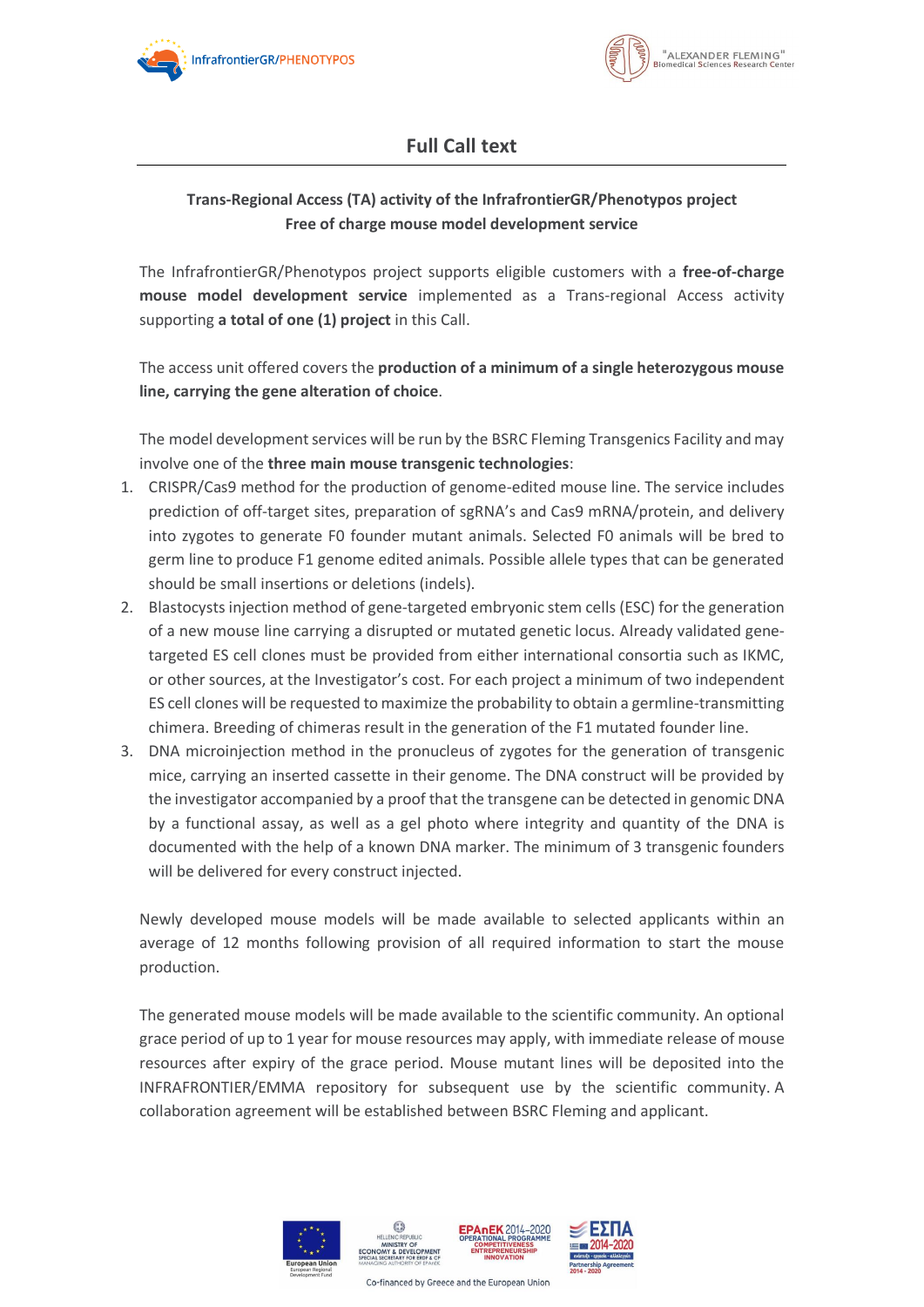



**Cost**: Access to the InfrafrontierGR/Phenotypos model developmentservice is **free of charge**. Validated gene-targeted ES cell clones must be provided at the applicant's cost. Shipment cost of the newly developed mouse models must be covered by the applicant.

**Eligibility**: Applications for the InfrafrontierGR/Phenotypos TA call can be submitted by applicants based in Greece, except the region of Crete. An additional call for Crete-based applicants will be published. Members of the InfrafrontierGR/Phenotypos infrastructure are not eligible for applying, with the exception of Democritus University of Thrace, Department of Molecular Biology and Genetics. Applicantsshould be able to demonstrate accessto mouse hoteling and analysis facilities.

**Applications**: Applications for the model development free access call are made via the following **[application](https://drive.google.com/file/d/11iStbTOiDora-SgNAZjHbgj1oJln7-yH/view?usp=sharing) form**, which must be sent electronically **to [infrafrontierGR@fleming.gr](mailto:infrafrontierGR@fleming.gr) by August 10, 2020**. The form includes a short description of the project focusing on research plans for utilising the newly developed mouse model that is being generated by the InfrafrontierGR-Phenotypos TA service plus its impact on the wider biomedical research community.

**Selection procedure**: InfrafrontierGR/Phenotypos mouse production capacities will be subject to a review procedure which will be initiated after call for applications is closed. The review will be based on a short description of the project involving the mouse mutants to be produced by the TA service. In addition to scientific merit of applicants, soundness and feasibility of the proposal, research plans, and the beneficial impact of the proposed novel mouse line on the wider biomedical research community will be assessed. A mixed panel of members of InfrafrontierGR/Phenotypos and potentially of external evaluators will assess service requests supported by this activity. Applicants will be informed of the outcome of the evaluation within 6 weeks after the end of the call for which the application was submitted.

**Acknowledgements**: Selected beneficiaries are obliged to acknowledge the support under this scheme in all resulting publications by "We acknowledge support of this work by project InfrafrontierGR-Phenotypos (MIS 5002135), which is implemented under the Action Reinforcement of the Research and Innovation Infrastructure, is funded by the Operational Programme Competitiveness, Entrepreneurship and Innovation (NSRF 2014-2020) and is cofinanced by Greece and the European Union (European Regional Development Fund)".

#### **Information/Contact:**

InfrafrontierGR Management Office BSRC Fleming Al. Fleming 34, 16672 Vari Email. [infrafrontiergr@fleming.gr](mailto:infrafrontiergr@fleming.gr) tel. 210 8979628 [www.infrafrontier.gr](http://www.infrafrontier.gr/)